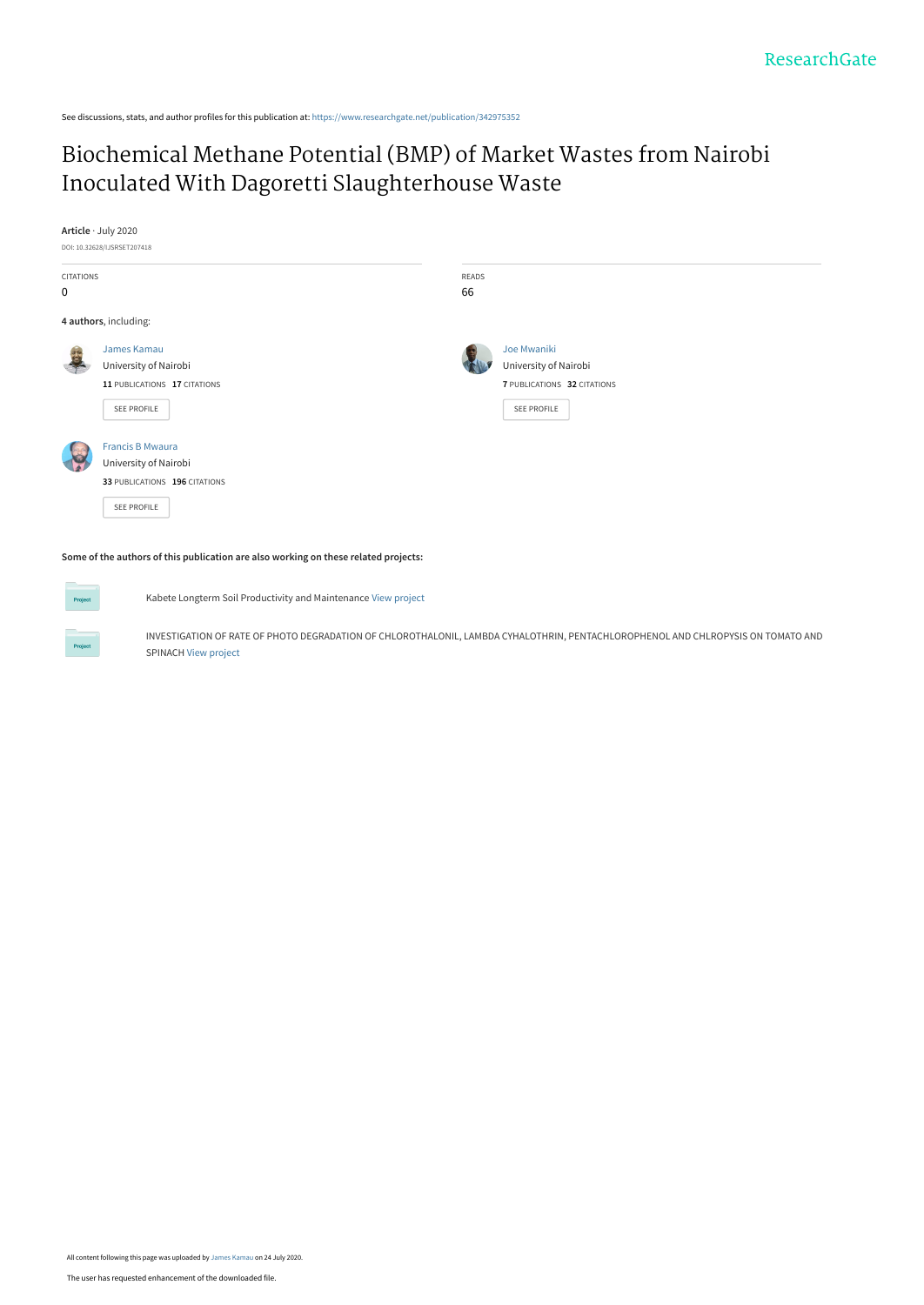

# **Biochemical Methane Potential (BMP) of Market Wastes from Nairobi Inoculated With Dagoretti Slaughterhouse Waste**

## Mbugua J. K, Mbui D. N, Mwaniki J. M, Mwaura F. B

Department of Chemistry, School of Biological Sciences,,University of Nairobi, P.O. Box 30197-00100, Nairobi,

Kenya

Corresponding author's E-mail address: djames08[5@gmail.com](mailto:waswagabriel@gmail.com)

## ABSTRACT

| Article Info            | Background: Anaerobic degradation entails the conversion of substrate organic          |  |  |  |  |  |
|-------------------------|----------------------------------------------------------------------------------------|--|--|--|--|--|
| Volume 7 Issue 4        | matter to biogas. A wide variety of substrate has been employed. The                   |  |  |  |  |  |
| Page Number: 81-90      | biochemical methane potential of twenty market wastes was investigated using           |  |  |  |  |  |
| Publication Issue:      | rumen fluid inoculum.                                                                  |  |  |  |  |  |
| July-August-2020        | <b>Experimental:</b> The proximate properties like carbohydrates, crude proteins,      |  |  |  |  |  |
|                         | crude lipids, fibre, and moisture levels were determined using standard                |  |  |  |  |  |
|                         | procedures. The physio-chemical analysis was done to investigate the ash, total        |  |  |  |  |  |
|                         | solids and volatile matter content. The substrates biogas production capacity          |  |  |  |  |  |
|                         | based on elemental composition, COD, organic fraction composition was                  |  |  |  |  |  |
|                         | investigated. However, the BMP experiments were carried out at mesophillic             |  |  |  |  |  |
|                         | conditions.                                                                            |  |  |  |  |  |
|                         | <b>Results:</b> The total biogas production was in the range of 1000 to 3500ml, with   |  |  |  |  |  |
|                         | a methane composition of $56 - 60\%$ . The biodegradability of the substrates          |  |  |  |  |  |
|                         | ranges from 71 to 94%, subject to the lignin levels.                                   |  |  |  |  |  |
| <b>Article History</b>  | <b>Conclusion:</b> The BMP studies are vital in assessing the methane potential of the |  |  |  |  |  |
| Accepted: 05 July 2020  | substrate without carrying out the experiments.                                        |  |  |  |  |  |
| Published: 12 July 2020 | Keywords: Biogas, Methane, rumen fluid, market wastes.                                 |  |  |  |  |  |
|                         |                                                                                        |  |  |  |  |  |

| List of abbreviations and symbols |  |
|-----------------------------------|--|
|                                   |  |

| AD.        | Anaerobic Digestion                  |
|------------|--------------------------------------|
| <b>BMP</b> | <b>Biochemical Methane Potential</b> |
| -BD        | Bio-degradability                    |
| COD        | Chemical Oxygen Demand               |

| OFC.       | <b>Organic Fraction Composition</b> |
|------------|-------------------------------------|
| <b>STP</b> | Standard Temperature and Pressure   |
| TS         | Total Solids                        |
| VS.        | Volatile Solids                     |
|            |                                     |

Copyright : © the author(s), publisher and licensee Technoscience Academy. This is an open-access article distributed under the terms of the Creative Commons Attribution Non-Commercial License, which permits unrestricted noncommercial use, distribution, and reproduction in any medium, provided the original work is properly cited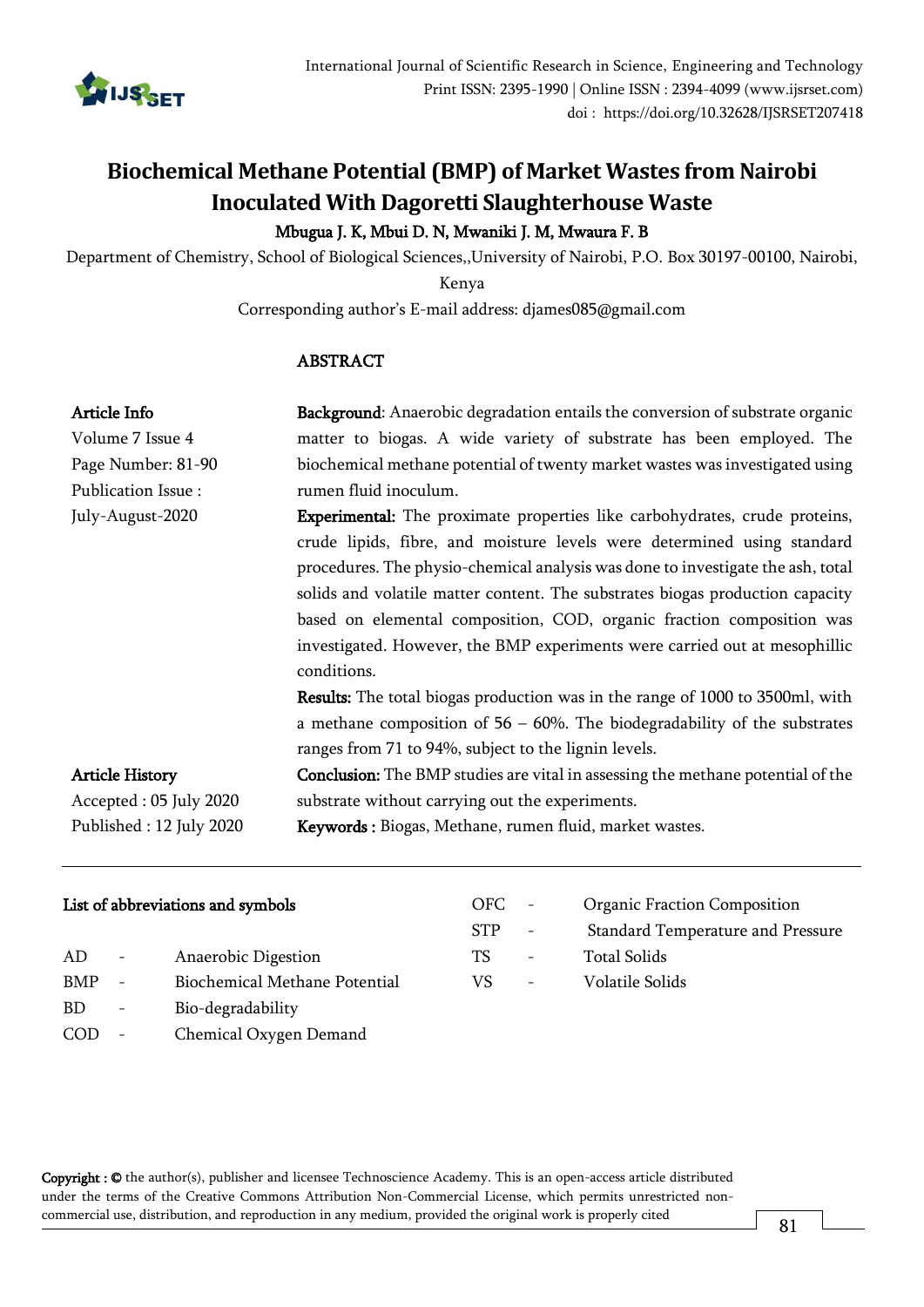#### I. INTRODUCTION

The hypothetical CH<sup>4</sup> potential is broadly utilized to simulate the CH<sup>4</sup> generation of a particular degradable matter. The unit of BMP is milliliters of CH4 at STP (mL CH4  $\rm g$ <sup>-1</sup>VS) conditions per amount of degradable matter or chemical oxygen demand added or removed. The BMP is calculated in numerous ways (Angelidaki and Sanders, 2004). The theoretical (BMP<sub>Th</sub>) can be evaluated based on atomic composition or the organic fraction compositions (Angelidaki and Sanders, 2004). The general breakdown of substrate with carbon, hydrogen and oxygen content is shown in equation 1.

$$
C_nH_aO_b + \left(n - \frac{a}{4} - \frac{b}{2}\right)H_2\vec{O}\left(\frac{n}{2} + \frac{a}{8} - \frac{b}{4}\right)CH_4 + \left(\frac{n}{2} + \frac{a}{8} - \frac{b}{4}\right)CO_2 \dots \dots \dots \dots \dots \dots (1)
$$

Buswell and Mueller, 1952 proposed a method of BMP determination based on the elemental composition analysis as shown in equation 2. The method entails empirical formulae (C<sub>a</sub>H<sub>b</sub>O<sub>c</sub>N<sub>dSe</sub>) which can be designed from experimental elemental determination. The main assumption in this procedure is that substrates are converted to methane and carbon dioxide only (Buswell and Mueller, 1952).

(ℎ) = (( 2 ) + ( 8 ) − ( 4 )) ∗ 22400 12 + + 16 … … … … … … … … … … … . (2)

Where a,b,c,d are the mole coefficients. Whenever there is protein in the substrate, NH<sub>3</sub> and H<sub>2</sub>S are among the products of anaerobic digestion as shown in equation 3 and therefore, Boyle's equation 4 is used instead of equation 2 (Boyle, 1976).

 + ( − 4 − 2 + 3 4 + 2 ) 2 → ( + 4 − 2 − 3 4 − 2 ) <sup>4</sup> + ( − 4 + 2 + 3 4 + 2 ) <sup>2</sup> + <sup>3</sup> + 2 … … … … … … … … . . (3) (ℎ) = 22400 ∗ ( 2 + 8 − 4 − 3 8 − 4 ) 12 + + 16 + 14 + 32 … … … … … … … … … . (4)

The examination of the elemental content is moderately quick for all the substrates, in spite of the fact that this condition does not separate between biodegradable and non-biodegradable matter. A portion of the degradable matter is utilized by microbes for growth and, therefore, does not contribute to the BMP theoretical value (Lesteur et al., 2010).

Another method of BMP calculation is based on the organic fraction composition (OFC) analysis. In this case, the general equation 5 is employed:

$$
BMP_{CHNO(0FC)} = 415 * %carbonydrates + 496 * %proteins + 1014 * %lipids … … (5)
$$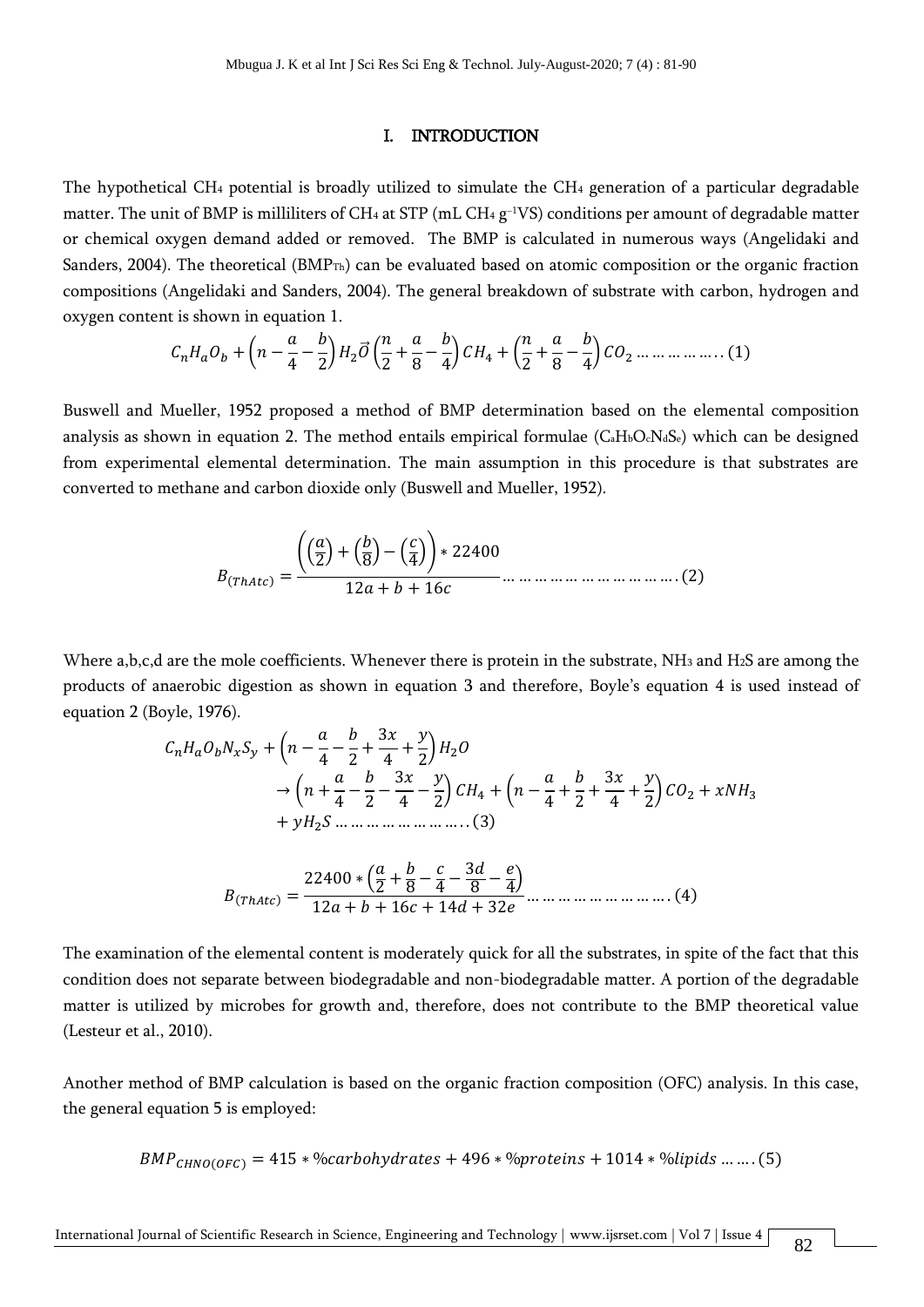The fractions of proteins, carbohydrates and crude fats are quantified as per the analytical procedures. The coefficients in equation 3 are obtained stoichiometrically and therefore, the general formula for carbohydrates, protein and lipids are C6H10O5, C5H7O2N and C57H104O6 respectively as described by Angelidaki and Sanders, 2004. Amon et al., 2007; Gunaseelan, 2007 and Schievano et al., 2008 have proposed some advanced regression models to calculate the BMP of a substrate from its chemical composition.

Based on the chemical oxygen demand (COD), 0.350 L CH<sub>4</sub> at STP or 0.395 L at 35<sup>o</sup>C and 1atm can be generated from 1g COD depletd (CODrem). The maximum methane potential can be calculated from the amount the COD concentration of the substrate using equation 6 (Tarvin and Buswell, 1934).

ℎ = 4 … … … … … … … … … … … … … … … … … … … ..(6)

where BMP<sub>thCOD</sub> is the theoretical production at laboratory conditions, R is the universal gas constant (R = 0.082) atm L/mol K), T is the temperature of the glass bottle (308K), p is the atmospheric pressure (1atm), VSadded (g) are the volatile solids of the substrate and nCH<sup>4</sup> is the amount of molecular methane (mol) determined from equation 7.

$$
n_{CH_4} = \frac{COD}{64\left(\frac{g}{mol}\right)} \dots \dots \dots \dots \dots \dots \dots \dots \dots \dots \dots \dots \dots \dots \dots \dots \dots \dots \tag{7}
$$

Raposo et al., 2009 reported that direct determination of COD in wastes is mostly erroneous. Studies have been carried out by comparing the proficiency tests of COD by inter-laboratory tests (Raposo et al., 2019). The COD analysis is vital in designing a digester as it helps in normalizing the results regardless of the volatile solid composition (Batstone et al., 2002). Equation 8 is applied to calculate the methane yield based on theoretical oxygen demand:

–ℎ = · ( ) · 350 … … … … … … … … … . (8)

The degradable matter in any given substrate can simply be estimated by calculating its theoretical oxygen demand (Thop) to obtain its methane potential. The same can be achieved using the empirical formula as described in VDI 4630 (2006) as illustrated in equation 9.

$$
Th_{OD}(gO2 \cdot g^{-1}VS) = \frac{16\left((2a) + \left(\frac{b}{2}\right) - c - \left(\frac{3d}{2}\right)\right)}{12a + b + 16c + 14d} \dots \dots \dots \dots \dots \dots \dots \dots \dots (9)
$$

The ISO/DIS 10 707(ISO/DIS, 10707(1994) is applied in calculating the Thop. Regardless of how Thop is estimated, the methane potential is obtained using equation 10.

(0–ℎ) = · ( ℎ ) · 350 … … … … … … … … . . (10)

This research work investigates the BMP of twenty fruit and vegetable wastes calculated and compared to the experimentally obtained results. Two different mathematical models have been applied to simulate the expected methane yield from the market wastes.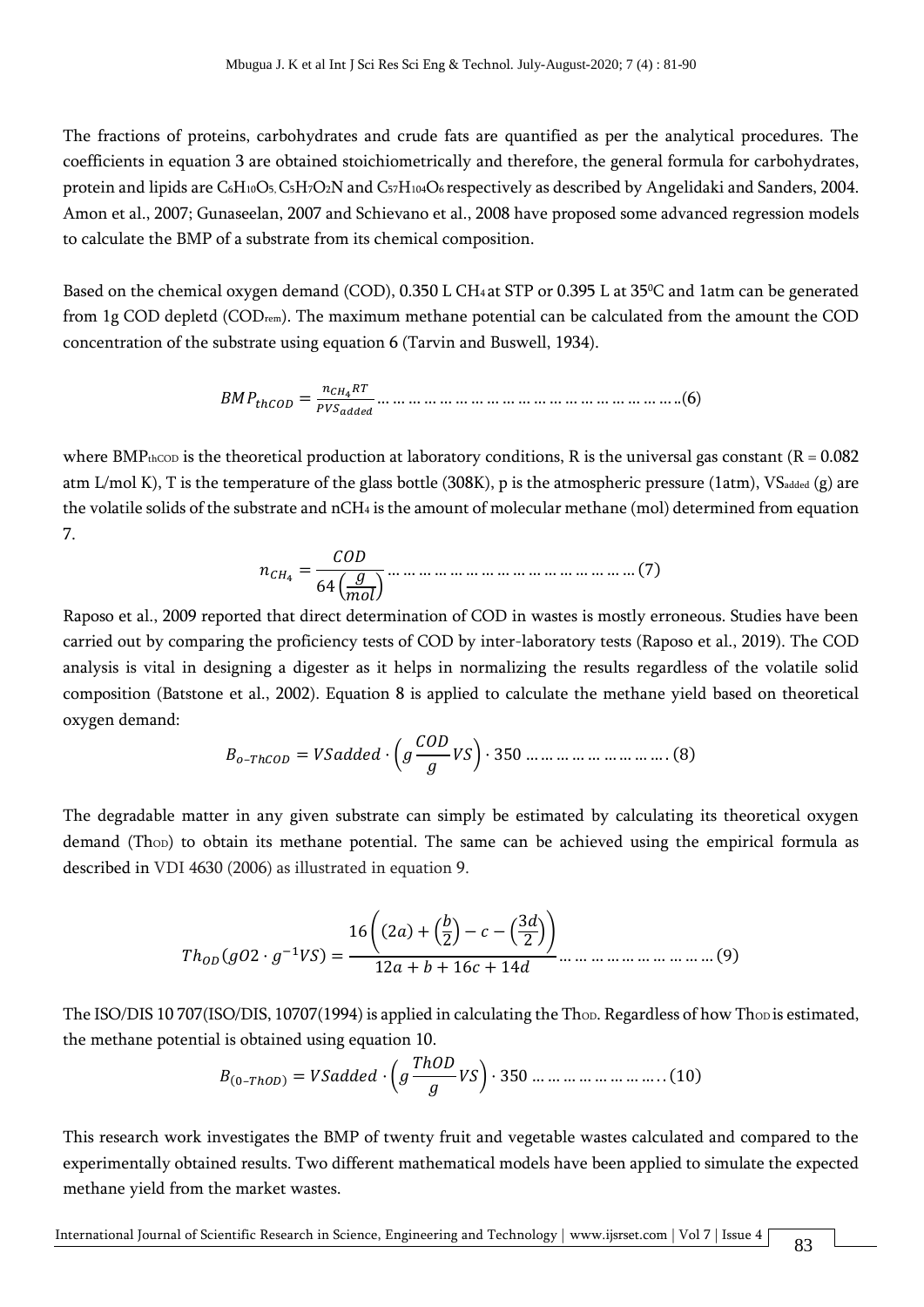### II. Methodology

#### 2.1 Analytical methods

Twenty market waste substrates were sampled from Wakulima and/or Kangemi market in Nairobi County. Size reduction was done by chopping with a kitchen knife and blending. Total solids (TS), volatile solids (VS) and ash content were determined by gravimetric method (Spellman, 2013). The ultimate composition (C, H, O, N, and S) of each substrate was investigated using an elemental (CHNS/O) analyzer. The modified Maynard methods of food analysis (Faithfull, 2002) was used to examine the crude fiber levels. Other proximate properties were as per the standard method in AOAC (1990) and Pearson (1976) and described by Onwuka (2005).

#### 2.2 Calculations

Buswell and Mueller equations 1 and 2 were used to determine the theoretical methane yields (Buswell and Mueller, 1952). The proximate matter fraction used to calculate the theoretical CH<sub>4</sub> yields (BMP<sub>OFC</sub>) were carbohydrate, lipids and crude proteins using equation 5 (Lesteur et al., 2010). Elemental anaerobic biodegradability (BDele) of the feedstock was calculated based on experimental BMP<sub>exp</sub> and BMPCHNO using as described by Raposo et al., 2011. Similarly, the experimental biodegradability  $(BD_{exp})$  of the substrates was calculated based on initial and final VS values according to Nielfa et al., 2015.

#### 2.2 Statistical analyses

All experiments were carried out in triplicate. All the measurable analysis was done using MS office Excel 2016 while plots were made using Minitab Statistical software and/or origin 8.0.

#### III. RESULTS AND DISCUSSION

#### 3.1 BMP studies

The theoretical BMP of the individual market wastes was computed using equations 2, 4, 5 and 11 and the results given in Table 3.1

$$
T B M P_{m I C H_4 g V S^{-1}} = \frac{22.4 * (\frac{a}{2} + \frac{b}{8} - \frac{c}{4} - \frac{3d}{8} - \frac{e}{4})}{12.017a + 1.0079b + 15.999c + 14.0067d + 32.065e \cdots \cdots \cdots (11)}
$$

The results obtained for BMP $_{\rm CHNO}$  and BMP $_{\rm OFC}$  are almost the same with slight variation.  ${\rm TBMP}$  m1cH4gvs<sup>-1</sup> is highest compared to other methods employed in BMP calculations.

Table Error! No text of specified style in document..1: Table of Experimental and theoretical BMPs

| <b>SAMPLE</b> | % CARB. | % PROTEIN | % FAT | <b>BMP</b> CHNO | <b>BMP</b> orc | <b>TBMP</b>           | $BMPth$ cod |
|---------------|---------|-----------|-------|-----------------|----------------|-----------------------|-------------|
|               |         |           |       | (ml/g.VS)       | (ml/g.VS)      | mlCH4gVS <sup>1</sup> |             |
| Kales         | 31.12   | 21.68     | 3.22  | 269.33          | 236.7135       | 449.6350              | 67.30139    |
| Cabbage       | 57.71   | 16.12     | 0.96  | 329.18          | 319.4614       | 491.6115              | 109.9541    |

International Journal of Scientific Research in Science, Engineering and Technology | [www.ijsrset.com](http://www.ijsrset.com/) | Vol 7 | Issue 4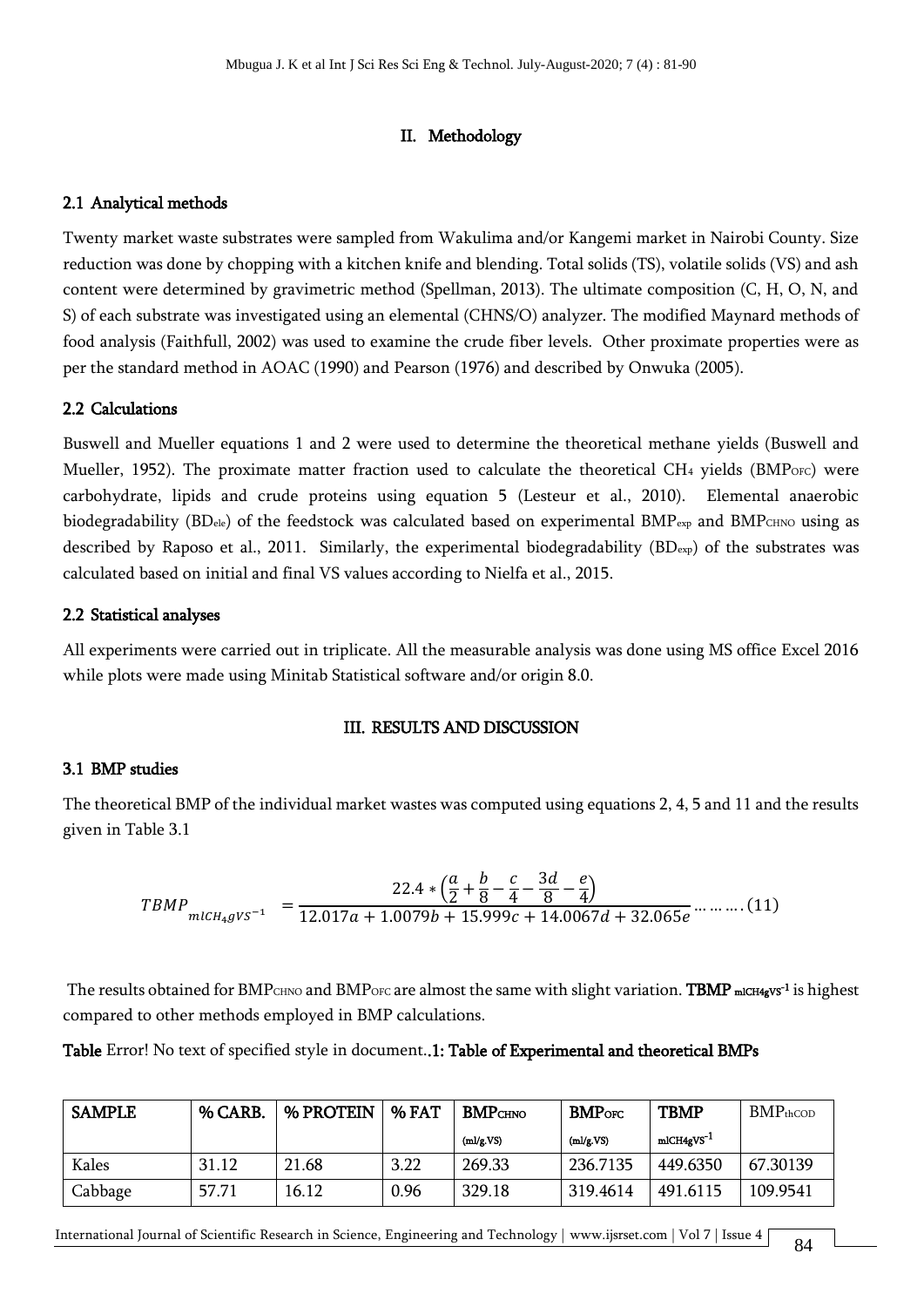| Pumpkin             | 28.54   | 25.99  | 2.12  | 268.84 |          | 452.9704 | 77.29398 |
|---------------------|---------|--------|-------|--------|----------|----------|----------|
| Leaves              |         |        |       |        | 247.3729 |          |          |
| Cucumis             | 29.46   | 26.11  | 2.46  | 276.70 |          | 492.8013 | 50.34303 |
| ficifolia           |         |        |       |        | 251.7895 |          |          |
| Pigweed             | 20.39   | 22.98  | 1.83  | 217.15 | 198.6179 | 494.8469 | 66.33125 |
| Erucastrum          | 26.38   | 26.57  | 1.85  | 260.02 |          | 502.3386 | 64.26722 |
| arabicum            |         |        |       |        | 241.283  |          |          |
| Coriander           | 19.56   | 33.01  | 1.19  | 256.97 | 244.9157 | 494.5887 | 94.49666 |
| A. nightshade       | 23.45   | 22.69  | 2.23  | 232.47 | 209.8825 | 503.2272 | 57.0536  |
| Spinach             | 28.54   | 22.8   | 2.52  | 257.08 | 231.5546 | 501.9992 | 111.3876 |
| Comfrey             | 24.37   | 21.71  | 1.98  | 228.89 | 208.8372 | 495.7319 | 47.94584 |
| Tomato              | 55.42   | 11.89  | 2.57  | 315.02 | 288.9935 | 490.9395 | 116.9625 |
| Potato              | 62.51   | 8.73   | 3.34  | 336.58 | 302.7512 | 454.7203 | 33.25288 |
| <b>Sweet Potato</b> | 46.76   | 4.42   | 4.07  | 257.24 | 216.0185 | 454.5800 | 14.28796 |
| Pawpaw              | 62.9    | 6.36   | 3.15  | 324.52 | 292.6125 | 467.3760 | 49.55236 |
| Banana              | 49.06   | 11.89  | 1.97  | 282.54 | 262.5934 | 451.7274 | 21.39028 |
| Avocado             | 2.36    | 7.69   | 52.64 | 581.70 | 48.47017 | 456.3218 | 64.28575 |
| Courgette           | 36.5    | 22.92  | 5.48  | 320.72 | 265.2138 | 930.5539 | 145.2442 |
| Cucumber            | 48.13   | 12.65  | 5.19  | 315.11 | 262.5361 | 508.9576 | 325.9308 |
| Mango               | 61.91   | 6.61   | 5.23  | 342.74 | 289.7651 | 1065.510 | 41.40575 |
| Watermelon          | 49.34   | 12.72  | 4.63  | 314.80 | 267.8991 | 467.7762 | 84.05076 |
| Waste Mixture       | 38.2205 | 17.277 | 5.43  | 299.38 | 244.3641 | 478.3047 | 51.14803 |

#### 3.2 Biodegradability studies

The digestibility methods that had been indicated earlier, assumed that all the degradable matter is broken-down; as a consequence, a compensation of this assumption is made by the experimental BMP examination. The elemental biodegradability (BDele) of the substrate was estimated by equation 12 as described by Raposo, et al., 2011

 = … … … … … … … … … … … … … … … … … (12)

Similarly, the BD<sub>exp</sub> was determined by employing equation 13 based on the values of VS as previously highlighted by Nielfa, 2015.

 = − ∗ 100 … … … … … … … … … … … … … … … … … (13)

The digestibility of the substrates based on the lignin levels (BDLB) was calculated using equation 14 as described by Chandler et al., 1980.

 $LB = (0.83 - (0.028 * X_i)) * 100 ... ... ... ... ... ... ... ... ... ... ... ... ... (14)$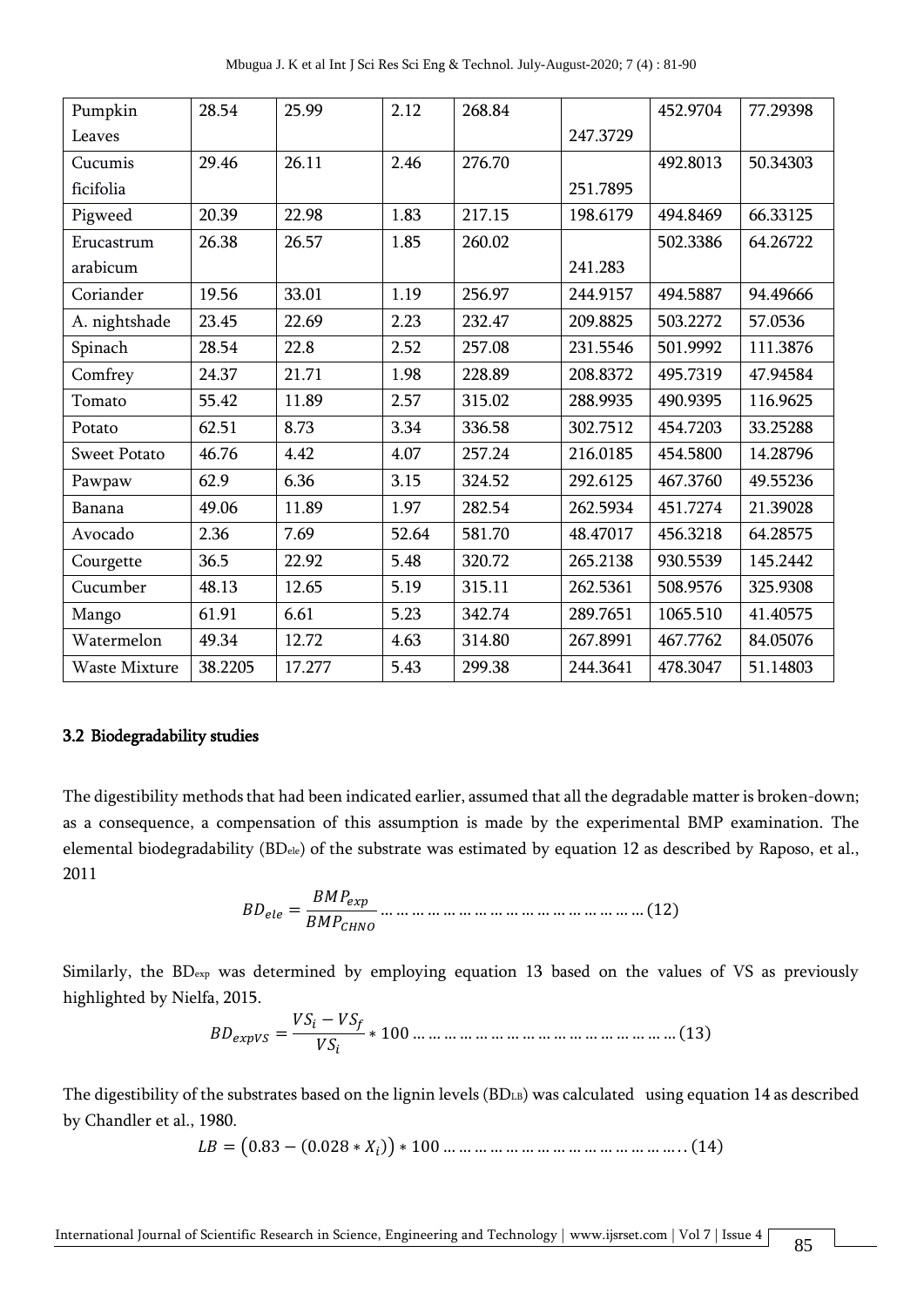Where LB represents the digestible portion of VS which is in the range of  $0, X<sub>i</sub> is initial lignin in VS$  $(0\le X_i\le 20\%)$  for the model to be applied accurately. The results of biodegradability of the sample are shown in table 3.2.

| Substrate           | $BD$ <sub>exp</sub> | <b>BDLB</b>      | <b>BD</b> <sub>ele</sub> |
|---------------------|---------------------|------------------|--------------------------|
| Kales               |                     |                  |                          |
|                     | $86.24 \pm 2.34$    | 77.40±1.09       | $83.91 \pm 2.11$         |
| Cabbage             | $83.19 \pm 1.00$    | 73.90±1.20       | $80.50 \pm 1.53$         |
| Pumkin Leaves       | $84.64 \pm 2.19$    | 75.72±3.01       | 79.60±1.00               |
| Cucumis ficifolia   | 77.36±3.99          | $71.81 \pm 3.00$ | $81.98 \pm 1.54$         |
| Pigweed             | 85.88±0.99          | $68.36 \pm 1.26$ | $81.51 \pm 1.64$         |
| Erucastrum arabicum | 76.85±5.87          | 72.08±2.78       | 73.07±1.88               |
| Coriander           | 85.43±0.89          | $69.28 \pm 2.89$ | 77.83±1.93               |
| A. nightshade       | $80.77 \pm 2.33$    | 74.04±1.66       | $76.57 \pm 1.07$         |
| Spinach             | $80.00 \pm 1.50$    | 74.88±2.06       | 77.80±0.87               |
| Comfrey             | 86.96±7.00          | 71.80±1.96       | 78.64±1.90               |
| Tomato              | $82.19 \pm 3.33$    | $72.92 \pm 2.00$ | 79.36±1.98               |
| Potato              | $84.10 \pm 2.12$    | 76.56±1.19       | $80.22 \pm 1.22$         |
| <b>Sweet Potato</b> | $84.82{\pm}7.88$    | $70.43 \pm 2.36$ | 77.75±0.68               |
| Pawpaw              | $84.73 \pm 5.63$    | $76.56 \pm 1.88$ | 77.04±0.89               |
| Banana              | $86.27 + 5.73$      | 74.04±2.05       | $75.74 \pm 1.45$         |
| Avocado             | 84.08±0.82          | 76.56±2.76       | 77.36±0.95               |
| Courgette           | 77.16±1.26          | $68.16 \pm 1.33$ | $74.83 \pm 1.55$         |
| Cucumber            | 78.26±3.56          | $69.28 \pm 1.25$ | $76.16 \pm 1.67$         |
| Mango               | 81.95±0.99          | $77.12 \pm 2.89$ | 79.07±1.88               |
| Water Melon         | $76.61 \pm .32$     | $71.82 \pm 1.22$ | 74.65±1.00               |
| Mix                 | 93.48±1.11          | 77.76±1.26       | $83.51 \pm 1.78$         |

Table Error! No text of specified style in document..2 : Table of biodegradability of the feedstocks.

BDele describes the degree to which biomass is degraded and categorized into biodegradable and nonbiodegradable. Due to undigested VS and chemical oxygen demand, the BDexp was determined using equation 13. Similarly, in comparison with BD<sub>exp</sub> and BD<sub>ele</sub> as described in table 3.2, lignin-based (BDLB) has shown the least degradability of the substrate. The BD order depended heavily on the fiber content of the lignin matter of the substrate. Lignin's existence determines the degree of BD andbiogas yields. This further implies that other organic content relates directly to biogas generation. It is observed that BD<sub>ele</sub> was lower than BD<sub>exp</sub> and BDLB. The high levels of BDexp means that some volatile matter is utilized for microbial growth and metabolism. The relationship between BD and lignin has shown that 1 percent of lignin reduces biomass degradability by about 3 fold. Slight differences in BD and BMP results are also observed, which may vary due to different plant conditions appropriate for AD i.e. temperature, flask gas-space size, inoculum, inoculum substrate ratio.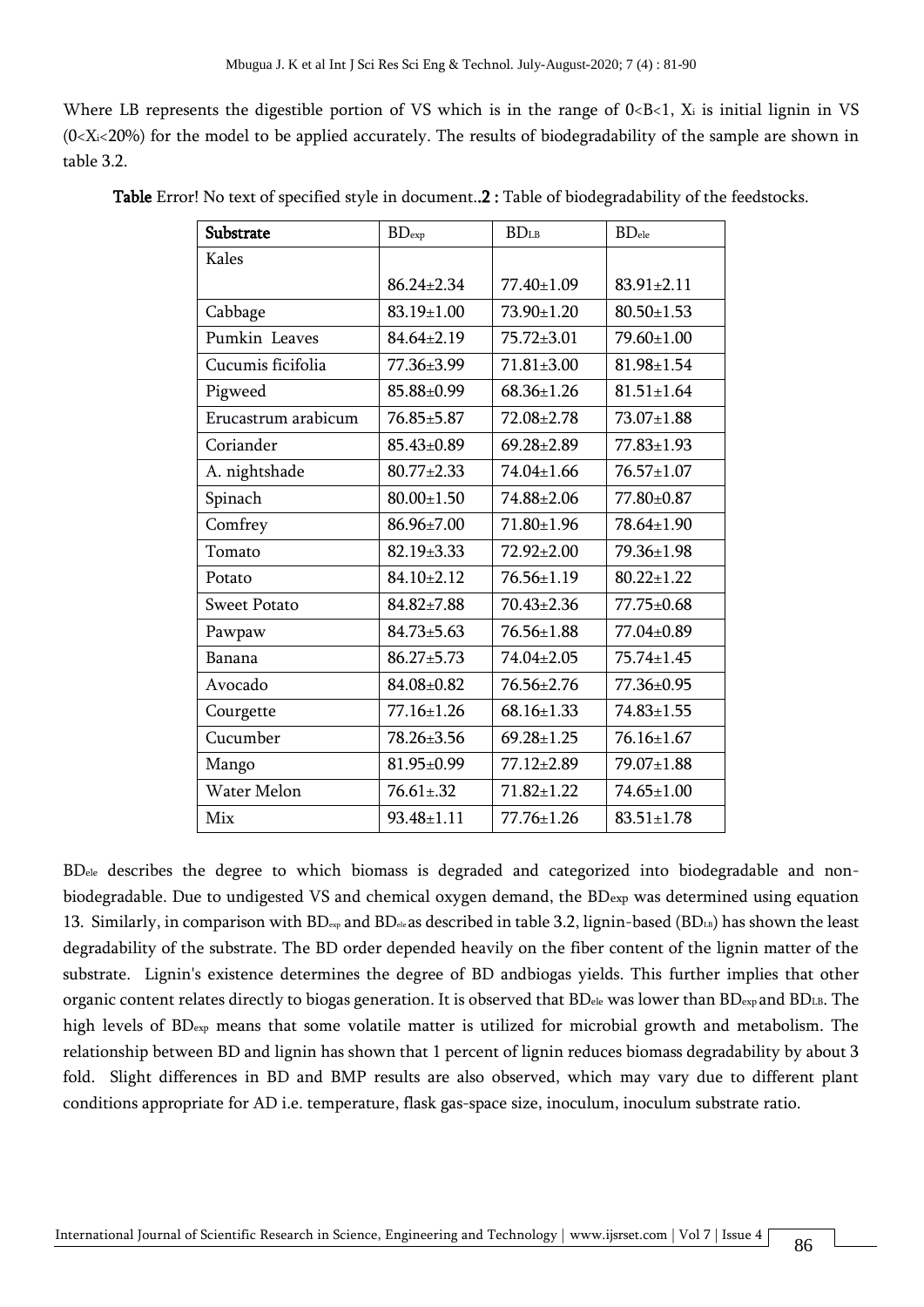The obtained BMP experimental results were used to plot the time series plot in figure 3.1, which shows that wastes rich in carbohydrates have the highest biochemical methane potential.



Figure Error! No text of specified style in document..1: The biochemical methane potential experimental results

#### 3.3 BMP mathematical models

Different mathematical equations have been employed in the description of the kinetics of substrates digestion. Cecchi, et al., 1991 suggested that understanding the substrate conversion to methane capacity is based on its kinetics studies. In this section, two mathematical models were used in fitting the resultant data.

#### 3.3.1 First-order model

The major assumption I this model is that gas production obeys 1st-order kinetics and therefore, exponential rise to a maximum as shown in equation k.1.

 $P = \gamma * (1 - exp(-\mu t))$  … … … … … … … … … … … … … … … … . (K. 1)

Where P is methane production,  $\gamma$  is the accumulated biogas at time (t) (mlCH4/gVS) and  $\mu$  the specific microorganisms growing speed m (d $\,$ 1).

#### 3.3.2 Modified Gompertz model

This model is used to predict methane production on the assumption that biogas production is proportional to the microbial activity, as shown in equation (k.2). The kinetic data obtained from digestion of market wastes inoculated with rumen, blank rumen and blank mix were checked for their fitness on the modified Gompertz equation. The modified Gompertz equation is given by

International Journal of Scientific Research in Science, Engineering and Technology | [www.ijsrset.com](http://www.ijsrset.com/) | Vol 7 | Issue 4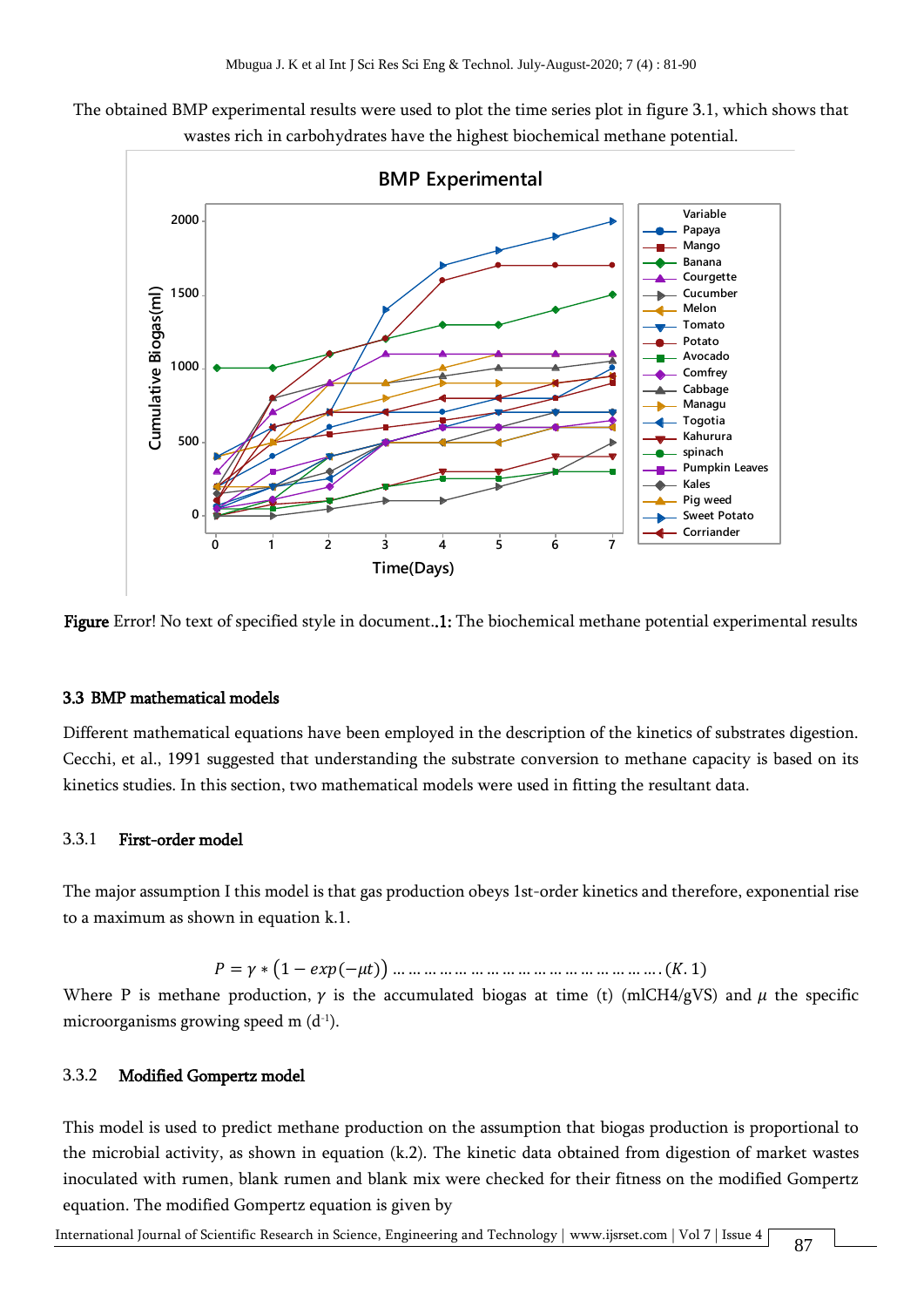= . {− [ . ( − ) + 1]} … … … … … … … … … … … … … … … … … … . . (. 2)

Where P is biogas production rate in ml/gm/day, t is digestion time in day,  $\gamma_m$  is the methane production potential in ml CH4/g VS<sup>-1</sup>;  $\lambda$  is the lag phase period(d), e is the Euler's number (2.71828),  $\mu$ m is the maximum biogas production rate (ml CH4/g VS<sup>-1</sup>d<sup>-1</sup>). The parameters P,  $\mu$ m and  $\gamma_m$  were estimated for each of the digester using Excel solver software or Minitab statistical software. These parameters were determined for best fit.



Figure Error! No text of specified style in document..2: Plots of biogas production models

The two models were applied to the experimental results BMP to determine the best fitting equation for the market wastes and assess the parameters that influenced the AD process. The models were tested and at various points of the experiment the peak output of methane was expected. The final production of methane obtained from the experimental BMP assays was then compared to the peak output of methane (g) obtained by applying both models to the specific experiment points. Generally speaking, the Gompertz model fits the experimental values better than the first-order equation. Such models will account for 99 percent of the outcome of BMP.

#### IV. CONCLUSIONS

To sum up, utilization of strategies based on stoichiometric composition or organic fraction levels with data on biodegradability will provide reasonable estimates of different yields of methane with a lower error. For complex waste, utilization of COD methods to investigate biogas generation from waste is not comparable with the experimental results, though this approach describes co-digestion as the optimal mixture of obtaining higher productivity, as shown in the experimental results, while the other techniques don't show any increment for co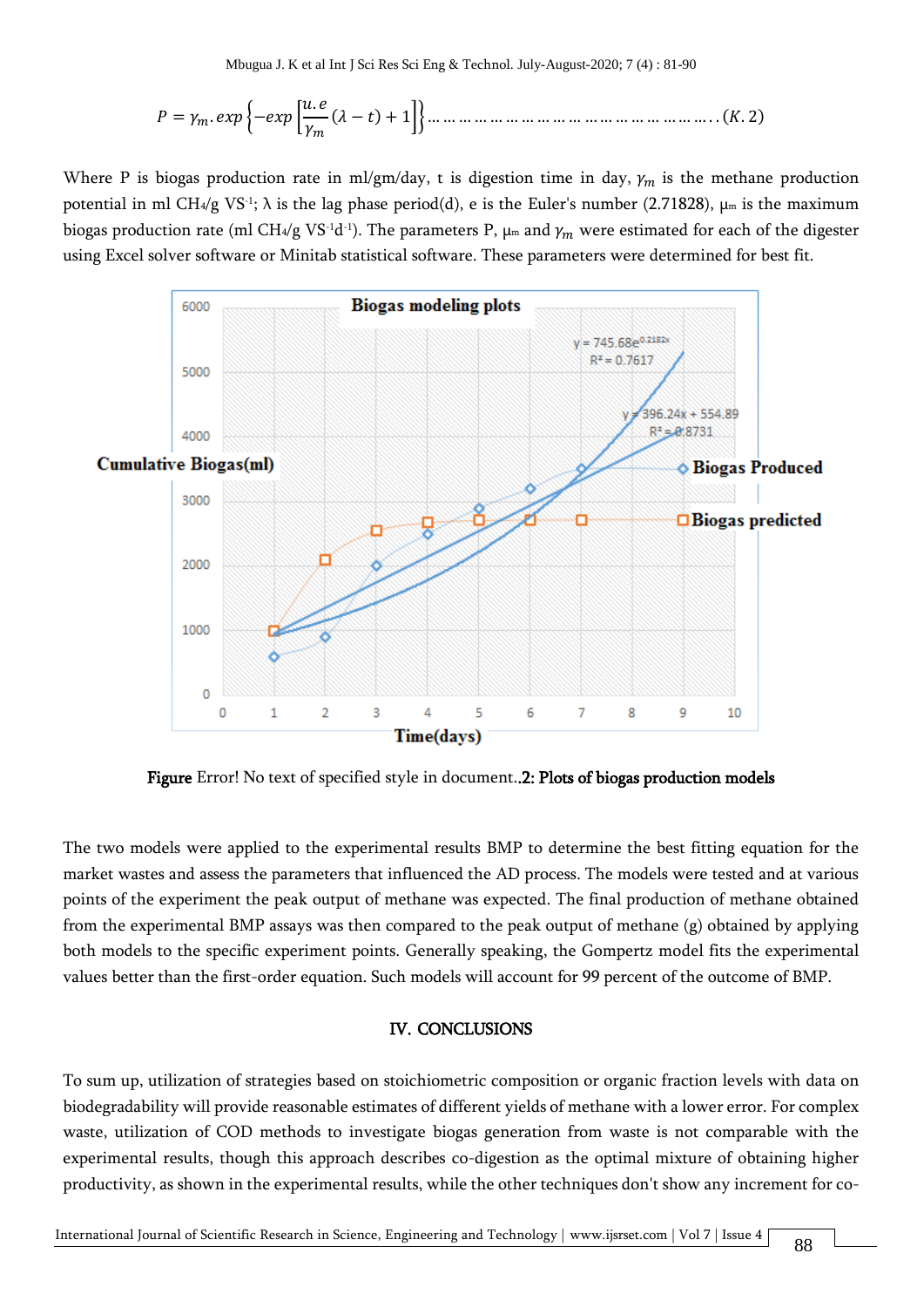digestion. Similar results were obtained by Labatut et al., 2010 who study the BMP of complex substrates such as milk manure or maize silage.

## V. ACKNOWLEDGMENT

The authors wish to express their sincere gratitude to the National Research Fund (NRF), grants no. 501-000-053 for funding this research work.

## ORCID iD

## Kamau Mbugua http://orcid.org/0000-0001-8927-6916

## VI. REFERENCES

- 1. Amon T, Amon B, Kryvoruchko V, Machmüller A, Hopfner-Sixt K and Bodiroza V (2007), Methane production through anaerobic digestion of various energy crops grown in sustainable crop rotations. Bioresource Technol 98:3204–3212.
- 2. Angelidaki I and Sanders W, (2004) Assessment of the anaerobic biodegradability of macropollutants. Rev Environ Sci Biotechnol 3:117–129.
- 3. AOAC (1990) Official Methods of Analysis: Association of Analytical Chemists (14th Edn.). USA, 22209. pp. 20-34.
- 4. Batstone D.J, Keller J, Angelidaki I, Kalyuzhnyi S.V, Pavlostathis S.G and Rozzi A (2002), The IWA anaerobic digestion model No 1 (ADM1). Water Sci Technol 45:65–73.
- 5. Boyle W.C (1976), Energy recovery from sanitary landfills a review, in Microbial Energy Conversion: The Proceedings of a Seminar. Pergamon Press, Oxford, 119–138.
- 6. Buswell A and Mueller H (1952) Mechanism of methane fermentation. Ind Eng Chemistry; 44:
- 7. Buswell A.M and Mueller H.F (1952). Mechanism of fermentation. Ind Eng Chem 44:2441–2460.
- 8. Cecchi F., Mata-Alvarez A.J., Marcomini B.A., Pavan P., (1991), First order and step diffusional kinetic models in simulating the mesophilic anaerobic digestion of complex substrates, Bioresource Technol. 36, 261–269.
- 9. Chandler J.A, Jewell W.J, Gossett J (1980) Predicting methane fermentation biodegradability. Biotechnol Bioeng; 22: 93–107. Ithaca, NY: Cornell Univ.
- 10. Faithfull, N. T. (2002), Methods in Agricultural Chemical Analysis: A Practical Handbook, Cabi. Interlaboratory study. J Chem Technol Biotechnol; 86: 1088–1098.
- 11. Gunaseelan V.N (2007) Regression models of ultimate methane yields of fruits and vegetable solid wastes, sorghum and napier grass on chemical composition. Bioresource Technol 98:1270–1277.
- 12. ISO/DIS, 10707(1994). Evaluation in an aqueous medium of the ultimate aerobic biodegradability of organic compounds. Method by analysis of biochemical oxygen demand (closed bottle test).
- 13. Labatut R.A, Angenent L.T, Scott N.R (2011) Biochemicalmethane potential and biodegradability of complex organicsubstrates. Bioresour Technol 102:2255–2264
- 14. Lesteur M, Bellon MV, Gonzalez C, (2010). Alternative methods for determining anaerobic biodegradability: a review. Process Biochem; 45: 431–440.
- 15. Lesteur M., Bellon-Maurel V., Gonzalez C., Latrille E., Roger J.M., Junqua G., Steyer J.P. (2010), Alternative methods for determining anaerobic biodegradability: a review, Process Biochem. 45, 431–440.